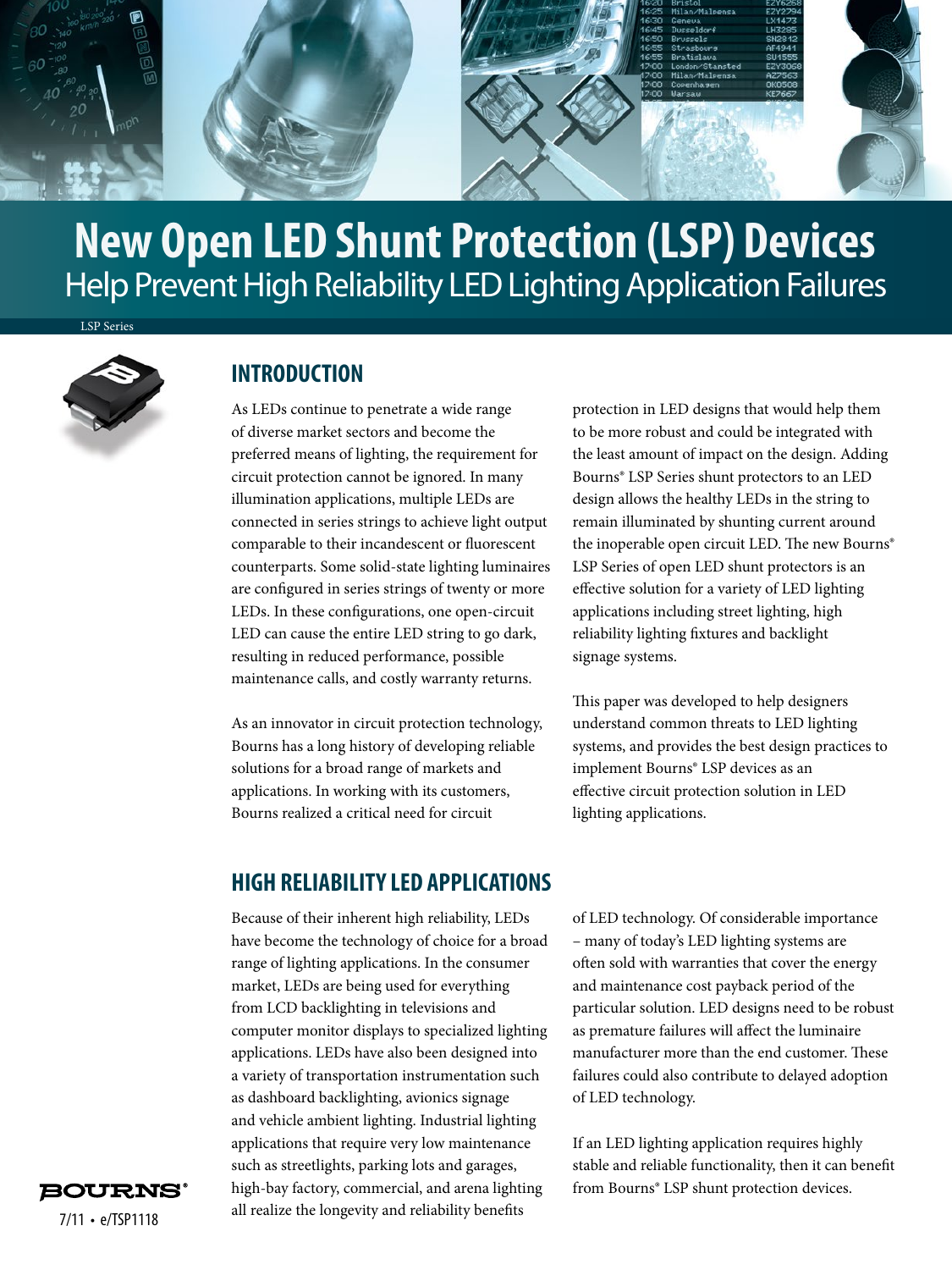



**New Open LED Shunt Protection (LSP) Devices**  Help Prevent High Reliability LED Lighting Application Failures

### **COMMON THREATS IN LED LIGHTING SYSTEMS**

In order to understand the advantages Bourns® LSP devices give to LED lighting circuit protection, it is worthwhile to explore the basic threats to LEDs and the associated failure modes. First, there are four main threats:

- High temperatures are the leading cause of LED failure. Operating at high temperatures will shorten the life of any LED, and can also lead to sudden failures in some circumstances.
- Electrostatic Discharge (ESD) can cause immediate failure of an LED. Usually this results in a shorted device. Some LEDs come equipped with an integral zener diode to raise the damage threshold to perceived acceptable levels. Many LEDs are designed into fixtures so that exposure to ESD is minimized.
- Overvoltage and overcurrent events can be the result of surges that make their way through the power system to the LED strings. Failure modes include both short circuit and open circuit (where LED bond wires are destroyed). Proper circuit protection to prevent surges from propagating through the power system must be designed in accordance with the exposure of the lighting system. For instance, outdoor parking lot lighting atop metal poles have a greater risk of lightning damage than indoor lighting in a warehouse.
- High temperatures can be the result of higher than predicted ambient temperatures, failed cooling fans, blocked ventilation, or installation in improperly ventilated fixtures. Most LEDs are designed to run continuously at no more than 100 ˚C. The electronics driving the LEDs usually are limited to 50 °C since electrolytic capacitors in the power systems will age more quickly at higher temperatures. Sustained high LED temperatures can lead to shorted LEDs or melting of the optical transparent layer. Cycles through high and low temperatures can weaken the wire bonds prematurely as the plastic encapsulator expands and contracts with temperature.

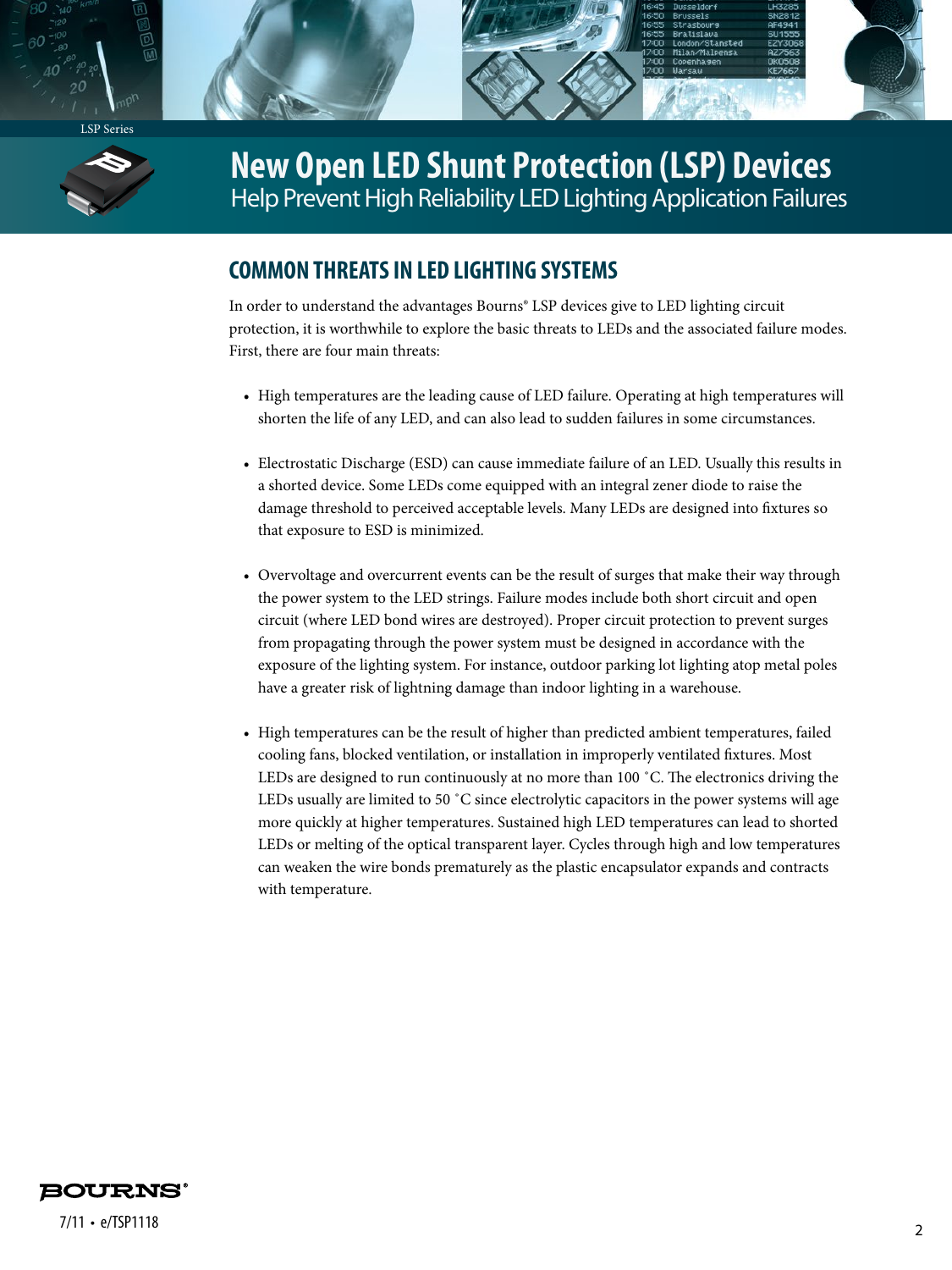



## **New Open LED Shunt Protection (LSP) Devices**  Help Prevent High Reliability LED Lighting Application Failures

### **COMMON THREATS IN LED LIGHTING SYSTEMS** *(Continued)*

There are three typical failure modes for LEDs, each shown in figure 1. As an LED ages, the amount of light it emits for a given input power decreases as shown in figure 1a. Once below a certain percentage of its initial value, usually about 70 %, the LED is deemed to be "End of Life". The lifetime of LEDs is far greater than for fluorescent or incandescent types of lighting, so end of life is typically reached after tens of thousands of hours if operated within its specifications. Secondly, the LED die can be damaged due to overvoltage, overcurrent, or overtemperature conditions. Any of these could result in an LED short failure, as shown in figure 1b. Finally, the wire bond connecting the LED chip to the lead frame may break or burn open as illustrated in figure 1c.

Bourns® LSP devices are designed to protect LED lighting applications in series strings from these open circuit failure conditions. Applications that are best suited for Bourns® LSP circuit protection include those with high current, series string connections, and those with little tolerance to string failure. The LSP series is designed with a minimum breakover current of 75 mA and should not be used in LED applications below this level. LEDs operating at less than 75 mA are less likely to experience open LED failures because they do not generate the high temperatures known to be a major factor in open LED failures.



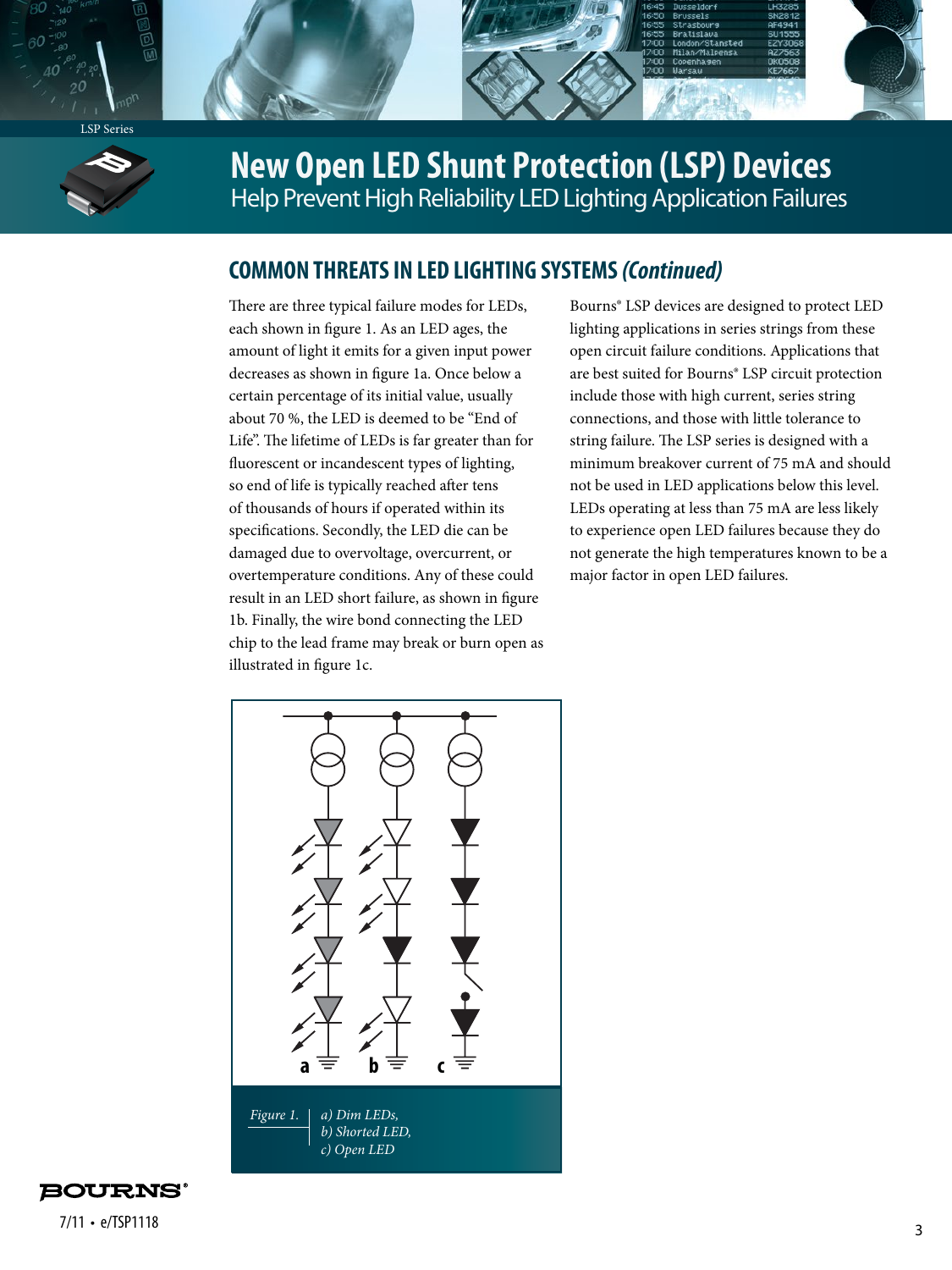



**New Open LED Shunt Protection (LSP) Devices**  Help Prevent High Reliability LED Lighting Application Failures

#### **LED LIGHTING DESIGN CONFIGURATION**

Solid-state lighting luminaires are commonly configured with long strings of multiple LEDs in series. There are several benefits to this configuration. LED designs are easily scalable due to the inherent modularity of the compact diodes. For example, using 1 W LEDs allows a designer to easily create an 8 W, 16 W, 24 W or 32 W design from multiple strings of eight 1 W LEDs. An application that demonstrates how this modularity is currently used is with streetlight design that has 90 LEDs configured

as six strings of 15 LEDs. Each string of LEDs is driven by an independent constant current power supply with a relatively high compliance voltage. Multiple LEDs can be arranged in series to simplify the power supply design. High voltage, low current power supplies improve the efficiency of the power supply. Selecting the right power supply and designing it with the appropriate power supply architecture is crucial to reliable operation of the circuit.

#### **PREVENTING LIGHTING STRING FAILURES**

To allow the remaining LEDs to continue working in the presence of a single open-circuit LED, an electronic shunt current bypass such as a Bourns® LSP device is required. The LSP provides a means to bridge the open circuit and allows current to flow uninterrupted through the string of LEDs. Bourns® LSP devices employ proven thyristor technology similar to Bourns® TISP® devices. During normal operation of the circuit, there is no current flowing through the device. Only in the event of an open circuit does the Bourns® LSP device become active.

The breakover voltage,  $V_{(BO)}$ , is proportional to the number of LED chips spanned in a substring. It must be high enough not to clip the forward voltage and be lower than the voltage

that would exist across an open circuit LED when the breakover current,  $I_{(BO)}$ , is drawn. Whenever the voltage across the device exceeds the rated  $V_{(BO)}$ , the Bourns<sup>®</sup> LSP device switches to its on state. In this state, the voltage across the Bourns® LSP device falls to about 1 V. This is less than the typical 3 V forward voltage,  $V_F$ , of the operational LED. For a given system current, this will reduce the power at this point in the circuit by approximately 60 %. This power reduction also contributes to lower localized heating that can help prevent further failures. To ensure the Bourns® LSP device switches on reliably,  $I_{(BO)}$  is specified below the minimum LED operating current and is high enough to prevent false triggering.

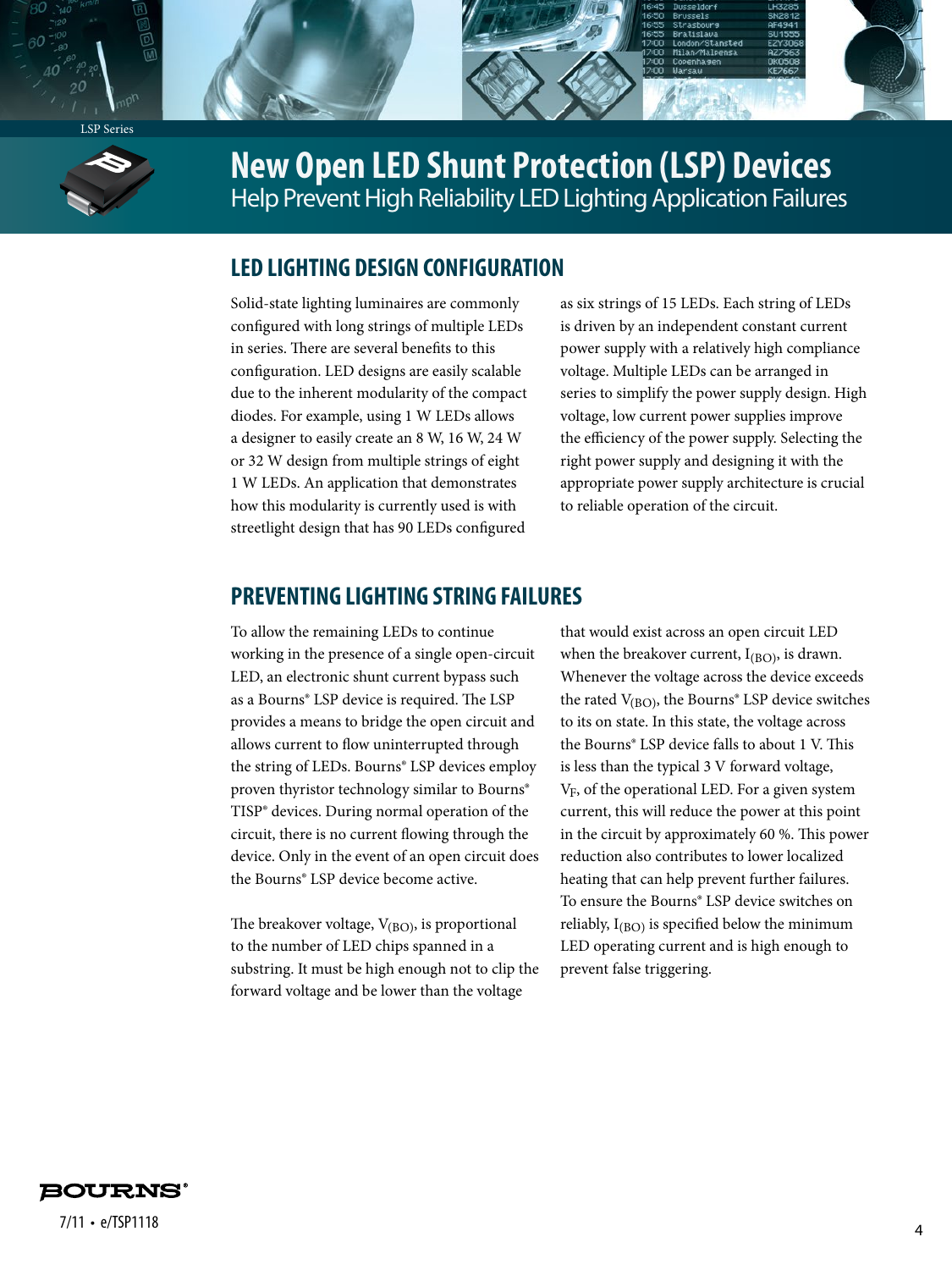



### **New Open LED Shunt Protection (LSP) Devices**  Help Prevent High Reliability LED Lighting Application Failures

### **PREVENTING LIGHTING STRING FAILURES** *(Continued)*

An unprotected LED and a single Bourns<sup>®</sup> LSP device are shown in figure 2. Note that the Bourns<sup>®</sup> LSP device contains a control circuit that triggers the Silicon Controlled Rectifier (SCR), providing a low voltage current bypass for the failed LED to which it is connected. No such bypass is available for an unprotected LED.



Bourns® LSP devices come in four voltage options designed to protect substrings of one, two, three, or four LEDs. The number of LED chips in a substring is the number of LEDs that will go dark when one of the LEDs in the substring fails. Designs often use multi-chip LED modules so the appropriate Bourns® LSP device should be selected to reflect the number of chips used in each module. Using Bourns® LSP devices to protect a larger number of LEDs helps to minimize design costs. However, the more LED chips in a substring increases the number of LEDs that are affected by a single failure. Bourns® LSP devices are designed with this flexibility in mind to help engineers select the optimal solution that allows them to

balance the cost and failure impacts for each application. Figure 3 shows examples of possible configurations of LEDs that can be protected with Bourns® LSP devices.

Even though some LEDs come equipped with an integral zener diode, this diode is designed to provide only ESD protection for the LED die. These tiny zener diodes are not designed to handle the full operating current of the LED continuously. Furthermore, they are usually connected via the same wire bond as the LED die so that when the wire bond fails, the zener diode typically is disconnected as well. A Bourns® LSP device is still needed to guard against open LED failure.

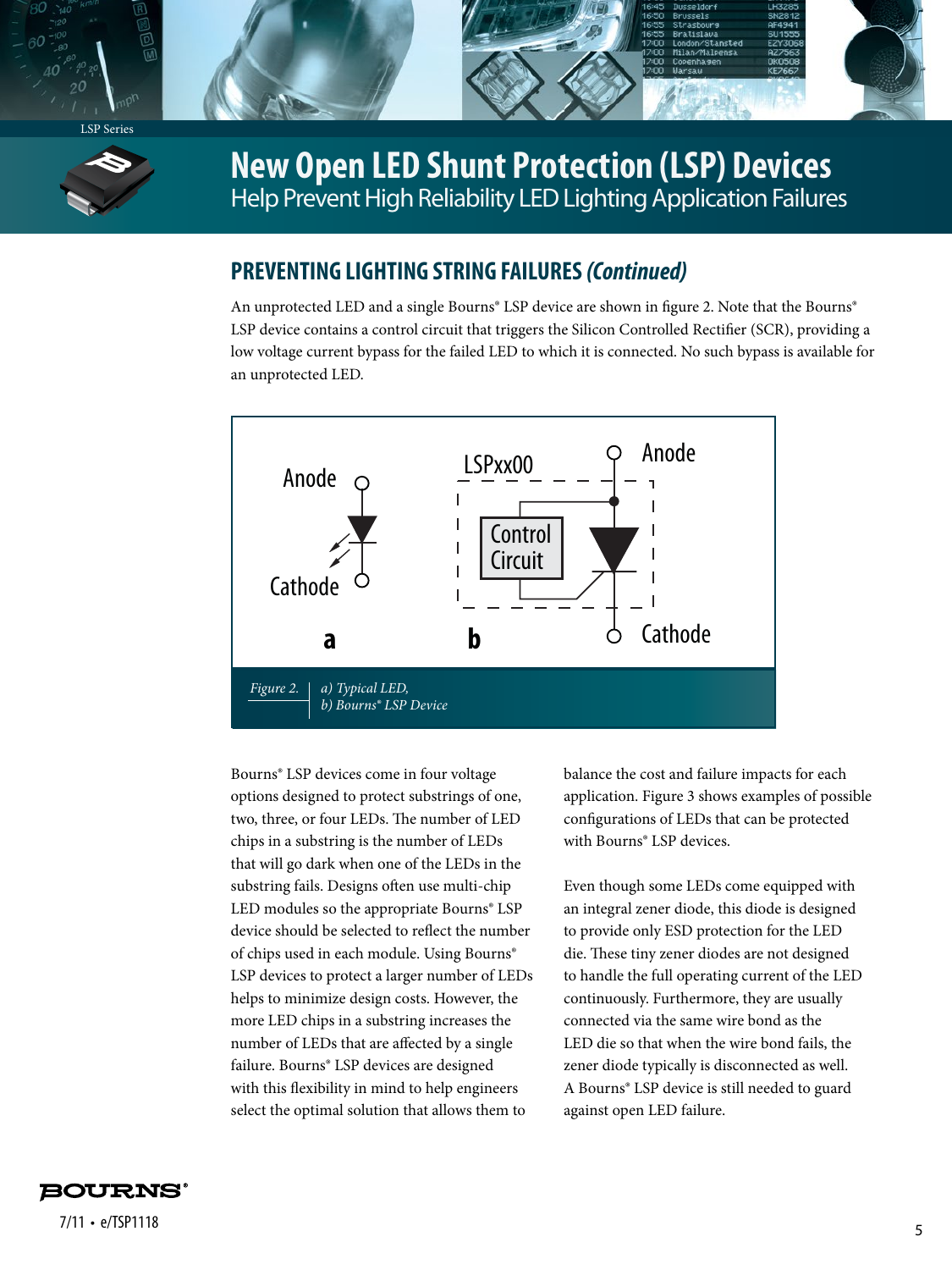



### **New Open LED Shunt Protection (LSP) Devices**  Help Prevent High Reliability LED Lighting Application Failures



### **VOLTAGE AND CURRENT IN LED STRINGS**

The interaction between the Bourns® LSP device and the power supply for the LED string dictates the power supply architecture. Proper care must be taken in the design of the power supply architecture to ensure the Bourns® LSP devices operate as intended and the design maintains integrity. LED strings are typically controlled via a constant current source rather than the more conventional constant voltage source for several reasons. Since light output is a function of the current flowing through the LED, each LED in a fixture must be driven at the same current level in order to achieve uniform illumination. The simplest means of achieving this is to connect the LEDs in series and regulate the current that drives them rather than the voltage source. A voltage-current (V-I) curve illustrates the effect of current and voltage variations on the LED.



Figure 4 shows a typical V-I curve for a 1 W LED. Near the operating point of the LED (350 mA) a current control error of 2 % would cause a mere 7 mA change in LED current and, consequently, a change in brightness. However, a 2 % change in the voltage causes a drastic change in LED current. Arrow "A" below shows the nominal 350 mA while arrow "B" shows the resulting current from a 2 % drop in voltage from the nominal 3 volts. Note that arrow "B" is more than 100 mA below arrow "A". Such a deviation has significant impact on the brightness of an LED.



<sup>6</sup> 7/11 • e/TSP1118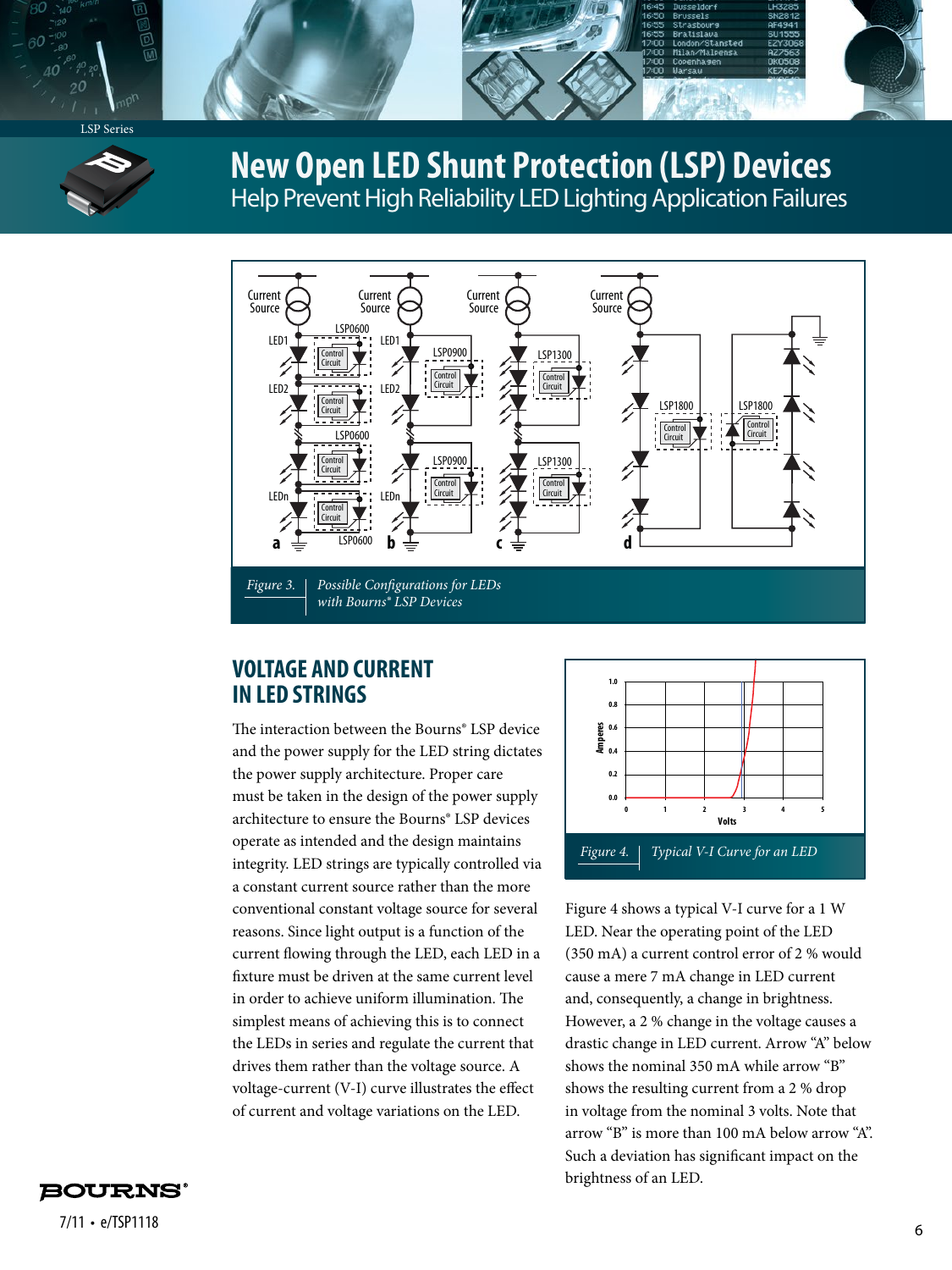



### **New Open LED Shunt Protection (LSP) Devices**  Help Prevent High Reliability LED Lighting Application Failures

### **VOLTAGE AND CURRENT IN LED STRINGS** *(Continued)*

The V-I curve published by the LED manufacturers usually represents only the curve of an ideal part with typical characteristics. However, individual LEDs have curves that shift left or right based on a variety of manufacturing tolerances. Managing this variation has become so challenging that manufacturers offer "binning" services to sort and separate LEDs based on the actual nominal  $V_F$ . Each color LED also will have unique V-I curves. The operating temperature also causes a shift in the V-I curve. LEDs often are mounted on a heat-sinking PCB in a matrix arrangement. Due to the variation in temperature, based on the location in the matrix, the corner

LEDs operate at a different temperature than the LEDs in the middle of the matrix, resulting in different V-I characteristics. Thus to produce uniform illumination, current for each string must be controlled separately.

In principle, there is no limit to the number of LEDs that could be connected in one series string. In practice, the maximal voltage available from the power source may be limited by safety, cost, or both. The imposed maximal voltage of the power source may reduce the number of LEDs that could be used in a single string.

#### **COMPLIANCE VOLTAGE FACTOR**

The compliance voltage of a constant current power source refers to the range of voltage that it can supply while maintaining the required level of current. For switch mode power supplies, this range can be quite large. When a linear constant current regulator is used to limit current from a DC source, power dissipation often becomes a limitation.

The compliance voltage of the constant current supply is key to a successful LED lighting design. In addition to the supply being capable of providing the operating voltage of the LED string, the designer must factor in the breakover voltage,  $V_{(BO)}$  of each Bourns<sup>®</sup> LSP device used. The Bourns® LSP device is guaranteed to go into full conduction if the maximal  $I_{(BO)}$ , 75 mA, is available at the maximal breakover voltage of the Bourns® LSP device. The voltage available to drive the Bourns® LSP device into full conduction at the instant an LED goes open must be calculated by analysis.

 $7/11 \cdot e / T$ SP1118 be calculated. Assume that the LED V-I curve  $(10 \times 3.0 \text{ V}) + 1 \text{ V} = 31 \text{ V}$ . A simple example serves to demonstrate these concepts. A string of 11 LEDs operating at 350 mA, each with a Bourns® LSP0600 device in parallel, is powered by a constant current source. The necessary minimal compliance voltage must

in figure 4 applies to the design. The operating voltage at 350 mA is 3.0 V, so the power supply during normal operation will have an output of  $11 \times 3.0 \text{ V} = 33 \text{ V}$ .

If the string experiences a single open LED failure, then the result is 10 LEDs in series with a single Bourns® LSP0600 device. The power supply must be able to deliver at least 75 mA into this load. The curve in figure 4 indicates that at 75 mA, each LED will have a forward voltage of 2.8 V for a total of 10 x 2.8 V = 28 V. In addition to the 28 V required for the LEDs, a  $V_{(BO)}$  of 16 V is required momentarily to allow the Bourns® LSP device to trigger. The compliance voltage is  $28 V + 16 V =$ 44 V. Once the Bourns® LSP device does trigger, it will drop to approximately 1 V. Then the total voltage of the string is given by 10 LED drops plus the Bourns® LSP device drop  $(10 \times 3.0 \text{ V}) + 1 \text{ V} = 31 \text{ V}$ .

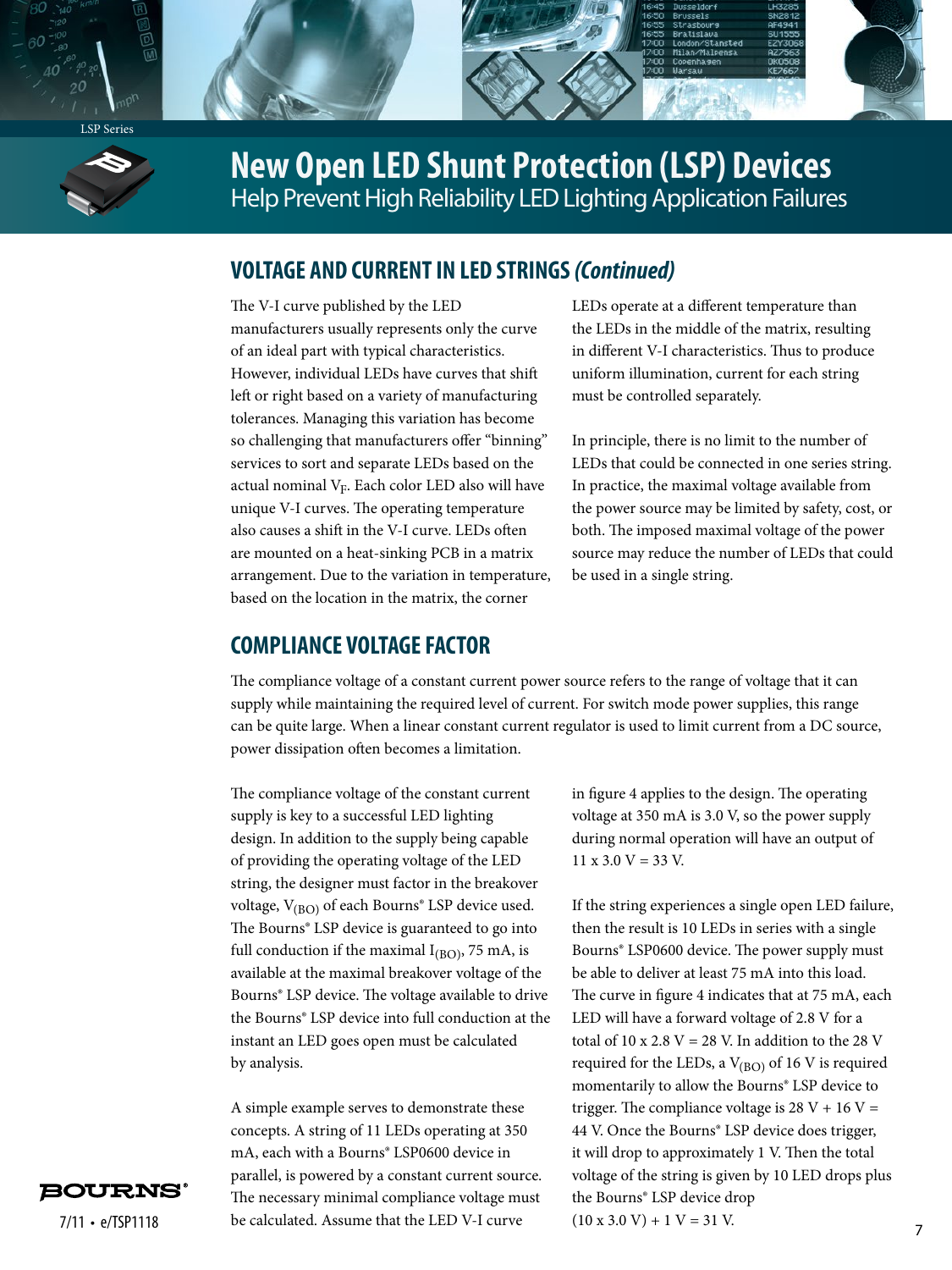



### **New Open LED Shunt Protection (LSP) Devices**  Help Prevent High Reliability LED Lighting Application Failures

### **GENERAL CALCULATION OF REQUIREMENTS**

The preceding example can be generalized and used to calculate the required compliance of the power supply for each string. In normal operation, one to four LEDs on the same string can be grouped into a substring with a Bourns® LSP device. The resulting configuration is "n" substrings of "m" LEDs in a single string of n<sup>\*</sup>m LEDs connected to "n" Bourns<sup>®</sup> LSP devices. The normal supply voltage across all the LEDs would be:

 $V<sub>SOP</sub> = n * m * V<sub>LEDOP</sub>$ 

- $V<sub>SOP</sub>$  is the normal output voltage of the constant current source and
- VLEDOP is the forward voltage of the LED at the normal operating current

This can be rearranged and rewritten as:

$$
V_{SOP} = (n-1) * m * V_{LEDOP} + m * V_{LEDOP}
$$

When one group of  $m$  LEDs goes open, there are  $(n-1)$  groups left, and the output voltage must be sufficient to drive the Bourns® LSP device to trigger. That is:

$$
\mathrm{V_{STRG}} = \mathrm{(n\text{-}1)} \star \mathrm{m} \star \mathrm{V_{LED75}} + \mathrm{V_{(BO)MAX}}
$$

- $V_{STRG}$  is the supply voltage required to trigger the Bourns<sup>®</sup> LSP device
- $V_{LED75}$  is the forward voltage of the LED at  $I_{(BO)}$  of the Bourns<sup>®</sup> LSP device
- $V_{(BO)MAX}$  is the maximum  $V_{(BO)}$  for the Bourns<sup>®</sup> LSP device stated in the data sheet

The difference between these voltages is the amount of compliance headroom required for the Bourns® LSP device to operate correctly. This can be expressed as:

$$
\rm{V}_{STRG}-\rm{V}_{SOP}=(n\text{-}1)*m*(\rm{V}_{LED75}\text{-}\rm{V}_{LEDOP})+\rm{V}_{(BO)MAX}-(m*\rm{V}_{LEDOP})
$$

Following this logic with the previous example of 11 LEDs, a second open LED failure in the same string would require a momentary voltage of:

$$
(9 \times 2.8 \text{ V}) + (2 \times 16 \text{ V}) = 57.2 \text{ V}
$$

Only the designer can determine if a second failure is likely or worth considering as the compliance voltage is nearly double the nominal output voltage.

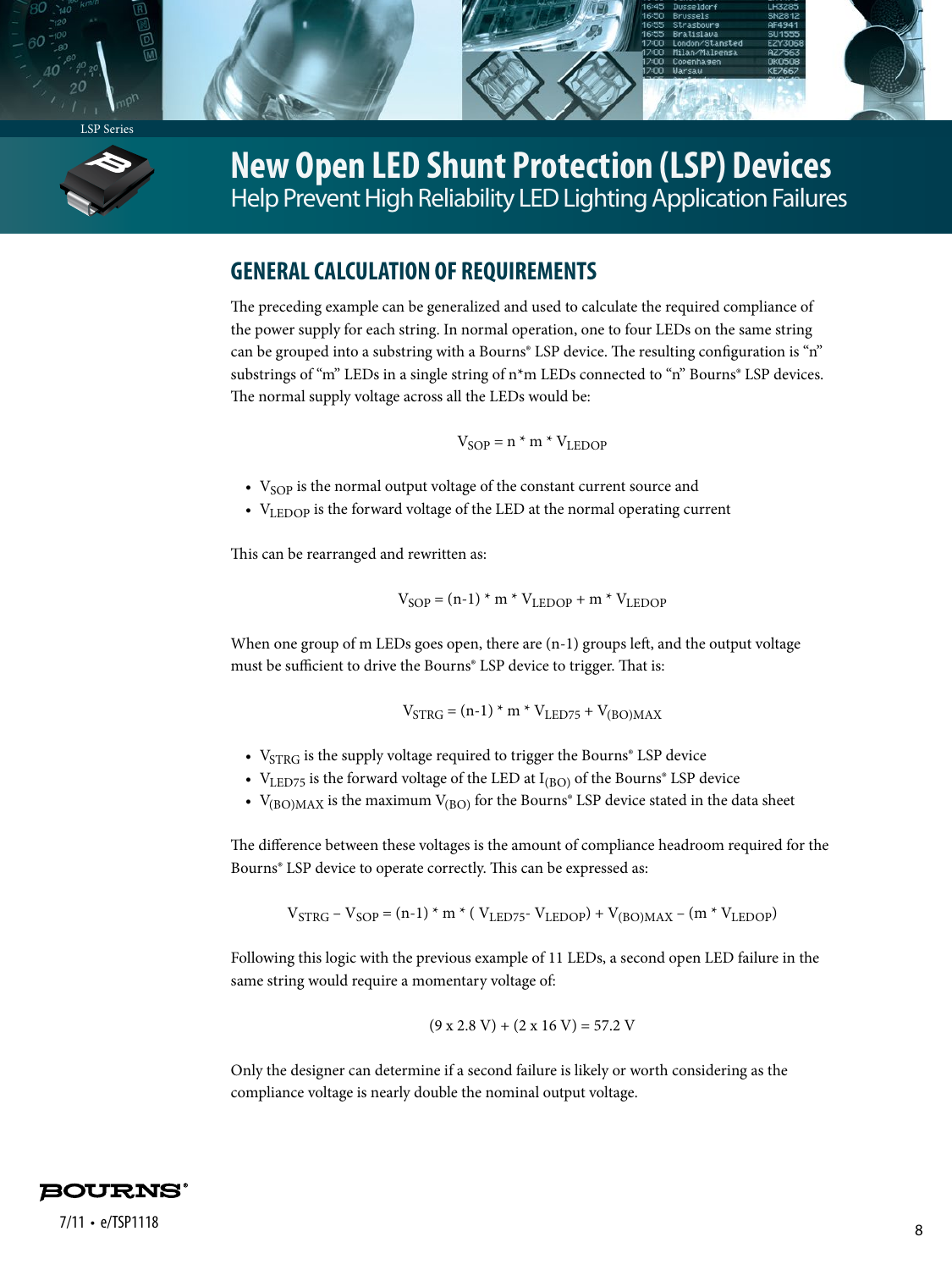



## **New Open LED Shunt Protection (LSP) Devices**  Help Prevent High Reliability LED Lighting Application Failures

### **POWER SUPPLY ARCHITECTURE: PITFALLS TO AVOID**

When designing LED strings with the Bourns® LSP device, known pitfalls must be avoided to achieve consistent and reliable operation. Designers may consider using a simple resistor as an approximation to a constant current supply. The example of the 11 LED string can be used to illustrate the potential problems with this strategy. If the designer selects a 48 V supply to provide the required compliance voltage, the resistor would have to drop 15 V at 350 mA to maintain the 33 V required by the string in normal use. Using Ohm's Law to calculate the specifications of the resistor yields a value of 43  $\Omega$  dissipating over 5 W, which would be extremely inefficient. Given that this design uses eleven 1 W LEDs, the dissipation of the luminaire would add to over 16 W and greatly reduce the energy efficiency of the design. Worse, in the event of an open LED, the string voltage would drop to  $10 \times 3 = 30$  V for the LEDs plus about 1 V for the Bourns<sup>®</sup> LSP device. The voltage across the resistor would then be 17 V. The resistor would be driving 396 mA and dissipating 6.7 W, further increasing the inefficiency of the design. This current would overdrive the remaining 10 LEDs and would almost certainly lead to more failures.

Another common pitfall occurs when designers consider driving multiple series strings in parallel from a single constant current source. This strategy relies on  $V_F$  variations to "average" out" each string so that the strings effectively are matched better than the individual LEDs. This may work with precision binned LEDs as long as the temperatures do not vary between the strings and there are no LED failures. However, this practice would likely not be successful in production. If one LED in one string fails, then the strings would become radically unbalanced. Consider the earlier example of a 90 LED street light design consisting of six strings of 15 LEDs. If each string requires 350 mA nominally, the total current from a single constant current source would be 2.1 A. If one LED fails open

circuit, then the constant current source would drive the five remaining strings with the same total current of 2.1 A, or 420 mA per string. Considering the LED characteristic shown earlier, an increase in 70 mA would result in less than 0.1 V increase across each LED in the string, or a total of less than 1.5 V increase. Since the single Bourns® LSP0600 LED protector requires a minimal  $V_{(BO)}$  of 16 V, this will not satisfy the requirement to ensure that the Bourns® LSP device would trip. Similarly, a single LED short would result in a large imbalance in voltage across the remaining die in a string. For the same reasons, it would not be a recommended design where reliable and fault tolerant operation was critical.